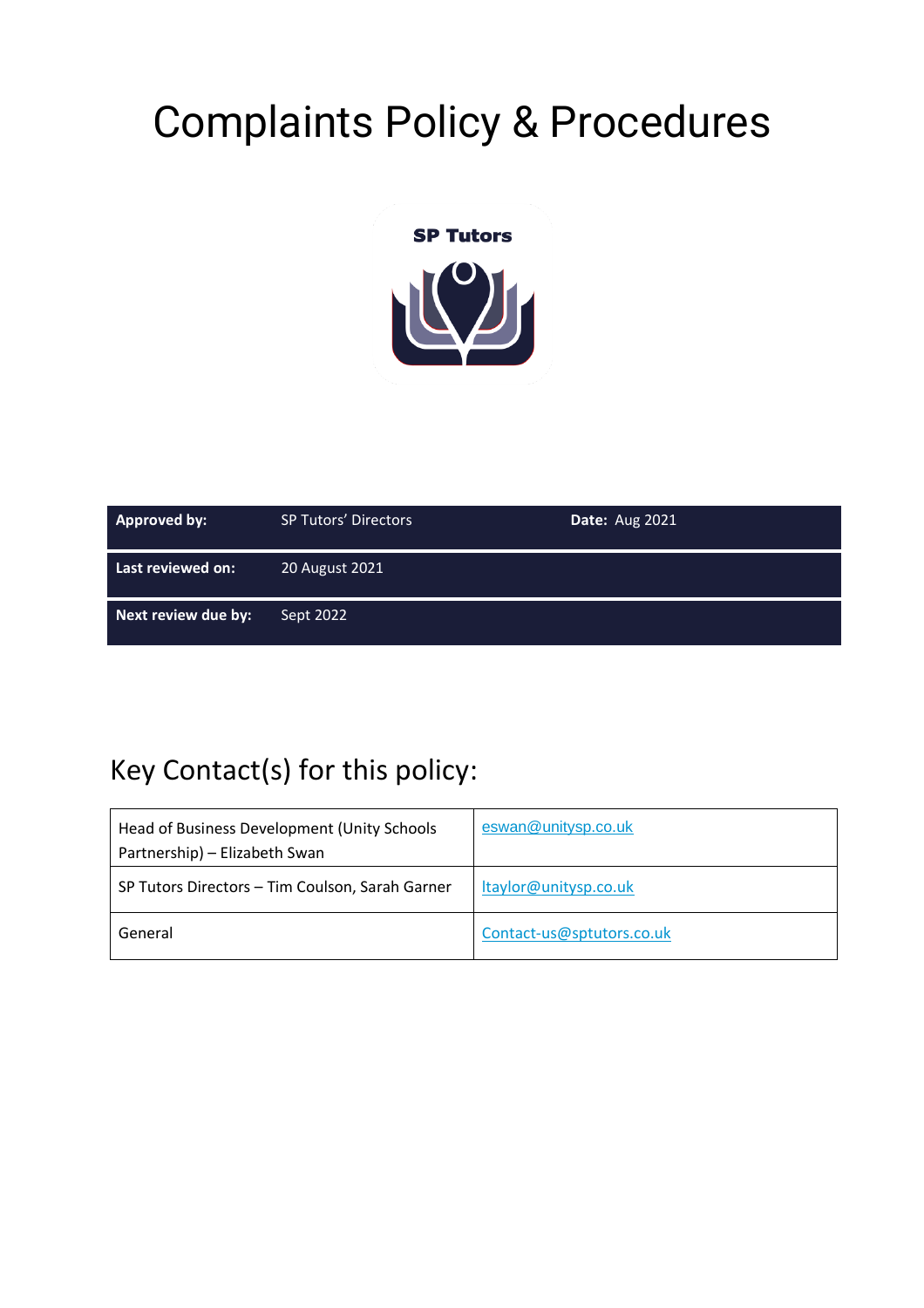#### **Contents**

- **1. Who can make a complaint?**
- **2. Availability of the complaints policy and procedures**
- **3. Making an informal complaint**
- **4. Making a formal complaint**
- **5. Request a review**
- **6. Key contacts**

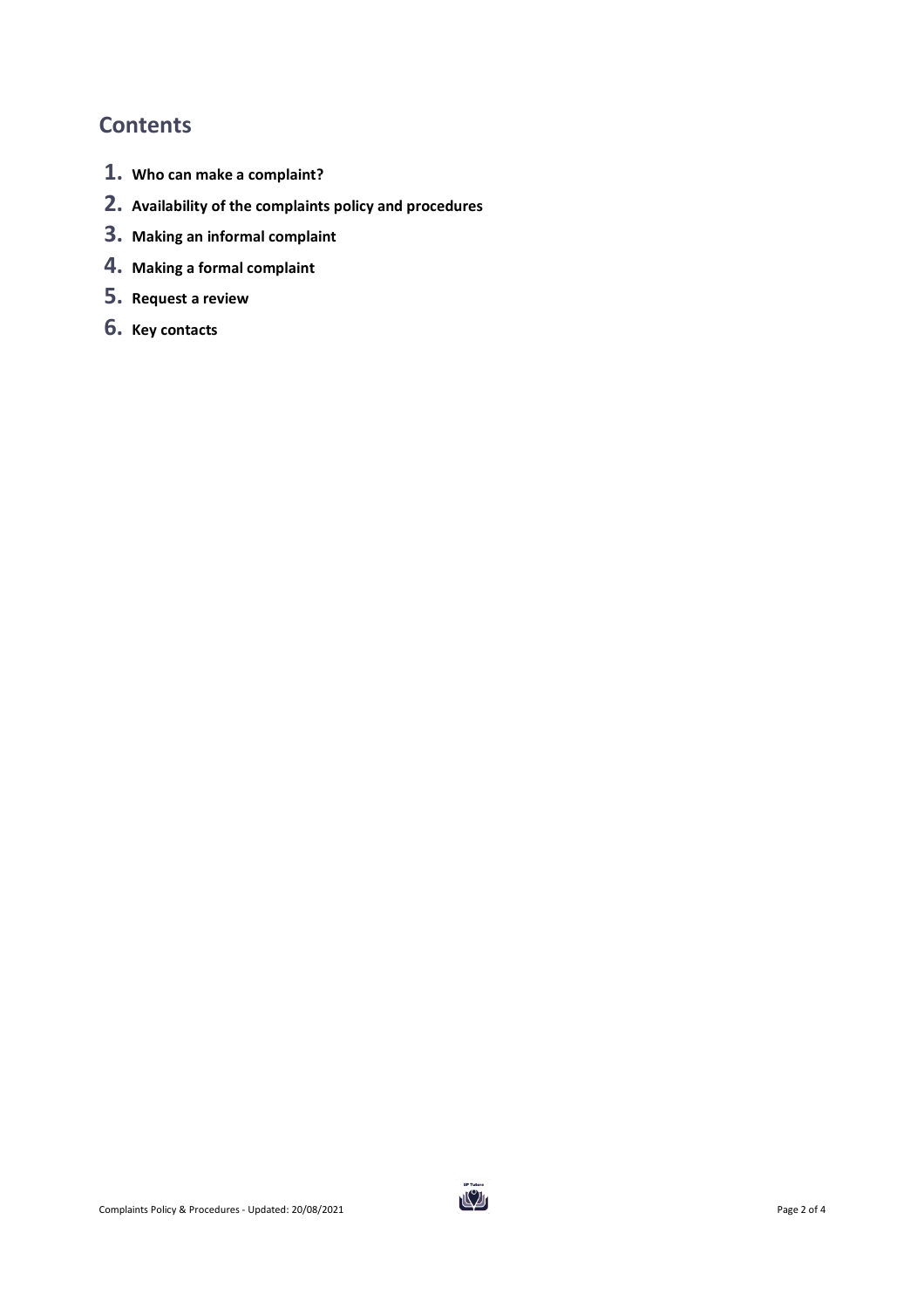# 1. Who can make a complaint?

This procedure is not limited to Tutors, Schools, and parents/guardians. Any person, including members of the public, may make a complaint to Schools Partnership Tutors (SP Tutors) about any provision of facilities or services that it provides.

We consider 3 months to be an acceptable time frame in which to lodge a complaint. Additional time may be given in exceptional circumstances.

It is the policy of SP Tutors, to treat all complaints very seriously, with proper dispatch, and, where errors have been made, to learn from them. Should the occasion arise, the organisation will act fairly but firmly where its provision or the conduct of its staff has been less than satisfactory.

Complaints are a valuable indicator of performance and are to be responded to in a sympathetic and consistent manner. It is vital that the complainant is kept informed of progress by the nominated person to avoid confusion and/or conflicting messages.

The complainant may withdraw the complaint at any time. Findings are to be recorded and appropriate action taken to reduce the likelihood of similar complaints in the future. In all cases, correspondence and/or records of any discussions must be documented, and a copy retained for a minimum of 3 years for future reference or query.

### 2. Availability of the complaints policy & procedures

A copy of this policy and procedure is available on request. Copies are available for download from the SP Tutors' website [www.sptutors.co.uk.](http://www.sptutors.co.uk/)

#### 3. Making an informal complaint

**Tutors -** Tutors registered with SP Tutors can raise a complaint directly to their Account Lead, they will take appropriate action to resolve the issue. Alternatively, email [contact-us@sptutors.co.uk](mailto:contact-us@sptutors.co.uk) with the subject heading 'Complaint'.

**Schools –** Schools registered with SP Tutors can raise a complaint directly to their Account Lead, they will take appropriate action to resolve the issue. Alternatively, email [contact-us@sptutors.co.uk](mailto:contact-us@sptutors.co.uk) with the subject heading 'Complaint'.

**External –** External complaints can be received either in person, by telephone or by email [\(contact](mailto:contact-us@sptutors.co.uk)[us@sptutors.co.uk\)](mailto:contact-us@sptutors.co.uk). Appropriate action with take place to resolve the issue.

At conclusion of their investigation, the appropriate person will provide an informal written response within 10 working days of receipt of the complaint.

It is hoped a complaint can be resolved at this stage however it may not always be the case. If the issue is unresolved, the next step is to make a formal complaint.

# 4. Making a formal complaint

A written complaint must be submitted to the Head of Business Development (Unity Schools Partnership), Elizabeth Swan ([eswan@unitysp.co.uk](mailto:eswan@unitysp.co.uk)). This can be emailed or sent by post. If the complaint cannot be given to